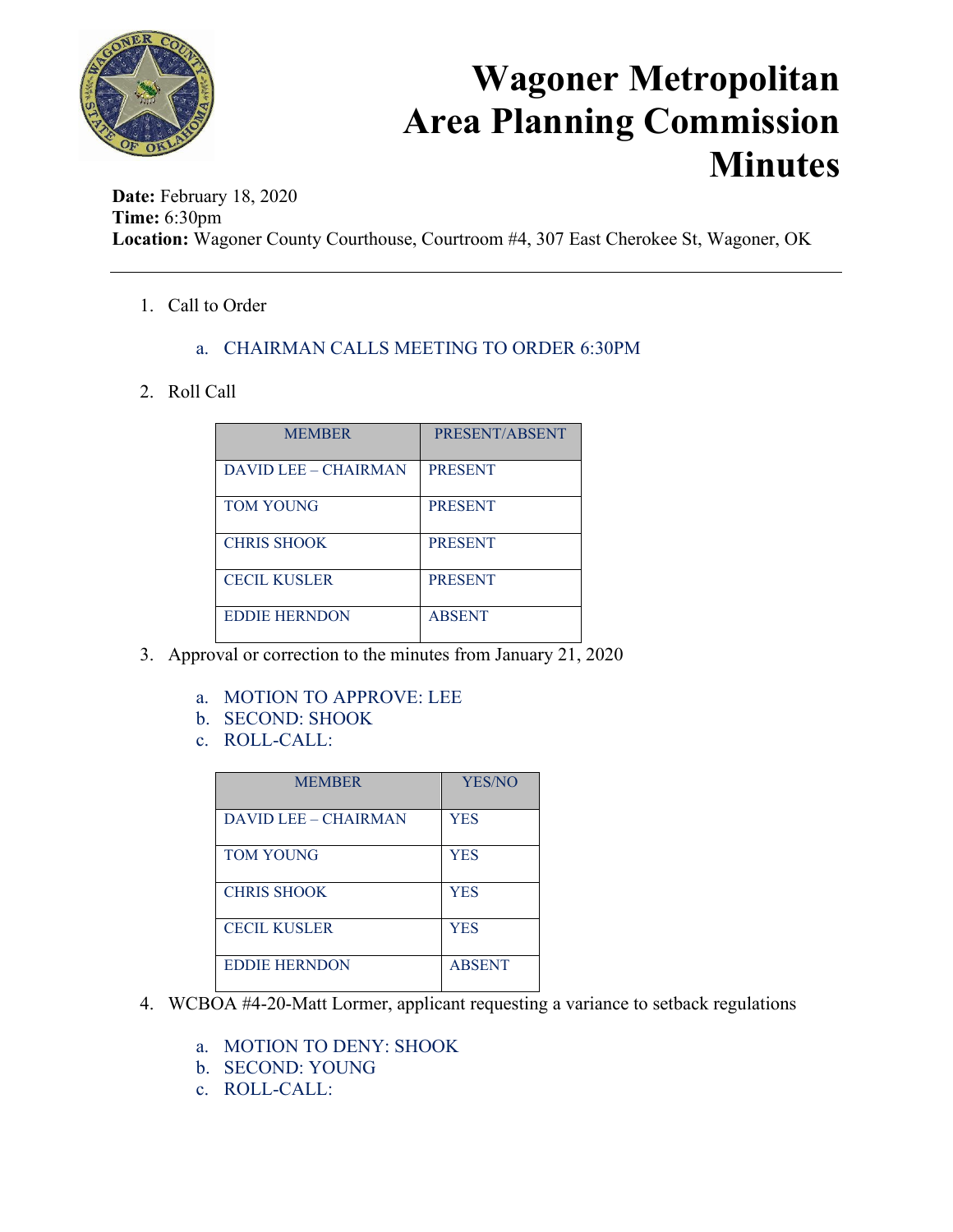

# **Wagoner Metropolitan Area Planning Commission Agenda**

| <b>MEMBER</b>        | <b>YES/NO</b> |
|----------------------|---------------|
| DAVID LEE – CHAIRMAN | <b>YES</b>    |
| <b>TOM YOUNG</b>     | <b>YES</b>    |
| <b>CHRIS SHOOK</b>   | <b>YES</b>    |
| <b>CECIL KUSLER</b>  | <b>YES</b>    |
| <b>EDDIE HERNDON</b> | <b>ABSENT</b> |

5. WCBOA #5-20-Dennis & Wanda Phelan, applicant requesting a variance to setback

regulations

- a. MOTION TO APPROVE: YOUNG
- b. SECOND: SHOOK
- c. ROLL-CALL:

| <b>MEMBER</b>        | <b>YES/NO</b> |
|----------------------|---------------|
| DAVID LEE - CHAIRMAN | <b>YES</b>    |
| <b>TOM YOUNG</b>     | <b>YES</b>    |
| <b>CHRIS SHOOK</b>   | <b>YES</b>    |
| <b>CECIL KUSLER</b>  | <b>YES</b>    |
| <b>EDDIE HERNDON</b> | <b>ABSENT</b> |

6. WCBOA #6-20-Flourish Homes in c/o Beth Reinwald, applicant requesting a conditional

use permit for transitional living house

- a. MOTION TO DENY: SHOOK
- b. SECOND: YOUNG
- c. ROLL-CALL:

| <b>MEMBER</b>        | YES/NO     |
|----------------------|------------|
| DAVID LEE - CHAIRMAN | <b>YES</b> |
| <b>TOM YOUNG</b>     | <b>YES</b> |
| <b>CHRIS SHOOK</b>   | <b>YES</b> |